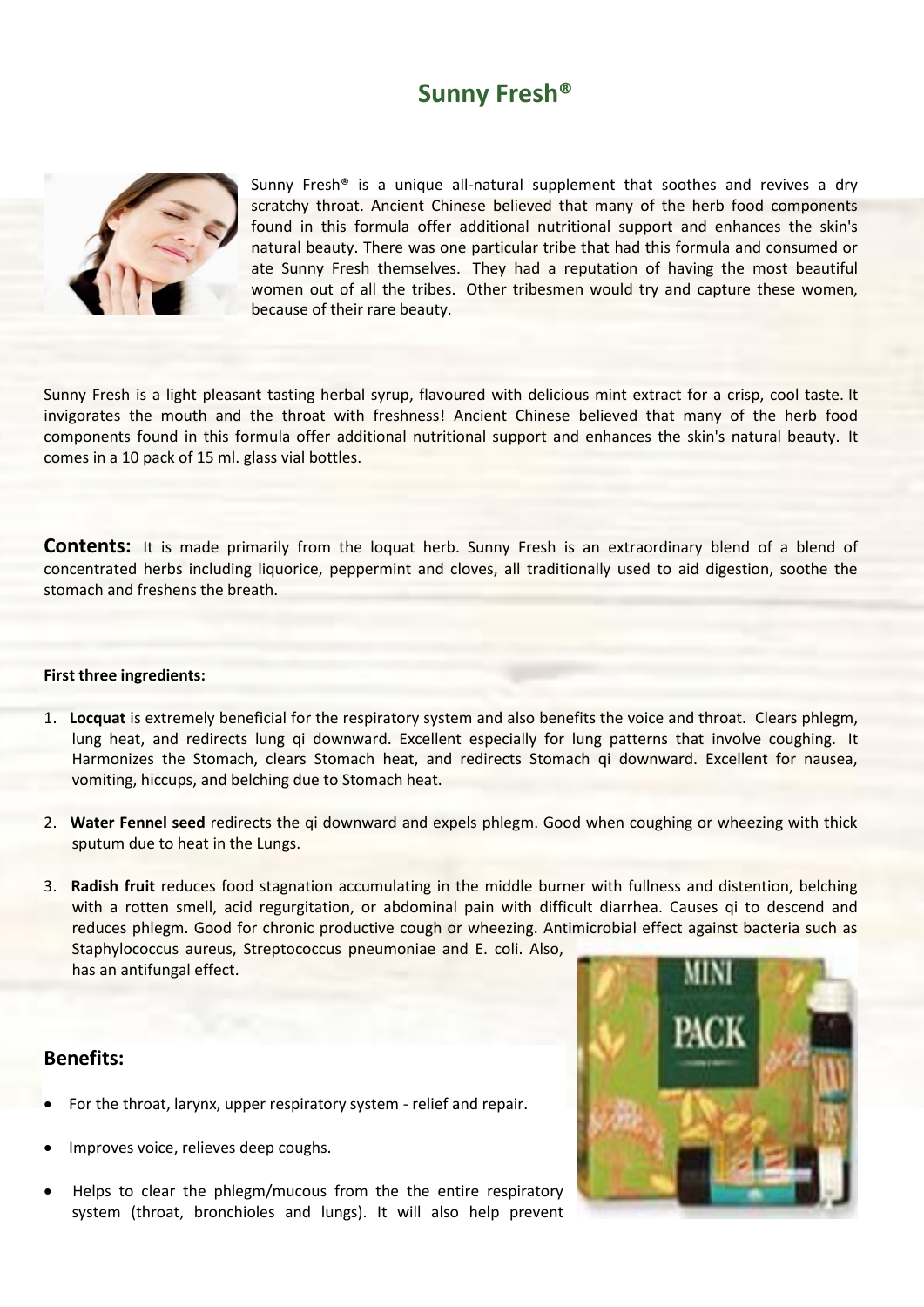mucous from getting blocked or stopped in the lungs or bronchial tubes. This will in turn allow more oxygen into the lungs and the rest of the body.

- Anciently this formula was given to the people, and they were known to have beautiful singing voices as it enhance the throat and voice for talking or singing.
- Tastes like a natural cough syrup and works like one too.

**How to use:** Drink right out of the vial. Dr. Chen explains it is a good idea to sip on it, let it trickle down your throat, leaving its beneficial soothing effect in the throat a little longer. Try not to eat or drink anything immediately after sipping on it, so you will prolong its beneficial effects on the throat and vocal chords. It quickly takes effect for throat congestion. You can feel the difference from the minute you swallow it.

## **Sunny Fresh Testimonies**



One of our Sunriders in Houston told me that she used to suffer from recurrent pneumonia resulting to her being hospitalized almost every year. After using Sunny Fresh consistently, she never had to be hospitalized again for bouts of pneumonia. While living in Sydney, Australia, one of the popular singers there contacted all the local Sunriders; she was desperate for Sunny Fresh; she was giving a concert that weekend and ran out. We always have it in stock. I use it a lot when giving talks and when eliminating a lot of phlegm – after eating too much food for the spirit. And…..It tastes VERY GOOD...our 5 year old grandson loves it! (Ellen Visser)

I always come down with the worst sinus infection between November and January and have for as long as I can remember. Casey and my kids usually follow shortly after. This

year I had read about Sunny Fresh; when my usual infection started I decided to see what it would do. It soothed my throat and stopped the infection from going to my lungs (which is where I suffered so much). I took 3 a day morning, noon, and night. Within 3 days it was gone. Usually I would have this infection for 3 months every year; this year I haven't had an infection! Praise the Lord! The next week Casey came down with his usual sinus infection then the kids followed. They tried the Sunny Fresh the same way I did and in 3 days it was gone. Kay

No need to go to the drug store or pharmacy when you need a little help with the throat, vocal cords,

coughing, got food poisoning or nourishment for the lungs. Sunny Fresh is the product to have on hand! We don't travel without it, as you never know where it is going to be damp or rainy, smog and hydrocarbons abounding (like CA), hotel rooms with polluted air systems or something in the food you didn't know was there! It is actually great every day if you want to drink a vial of it! I LOVE it and so do our grandchildren. They always say, "Can I drink the whole vial?"....it tastes so good! Great for singers or speakers. Lois Emerson